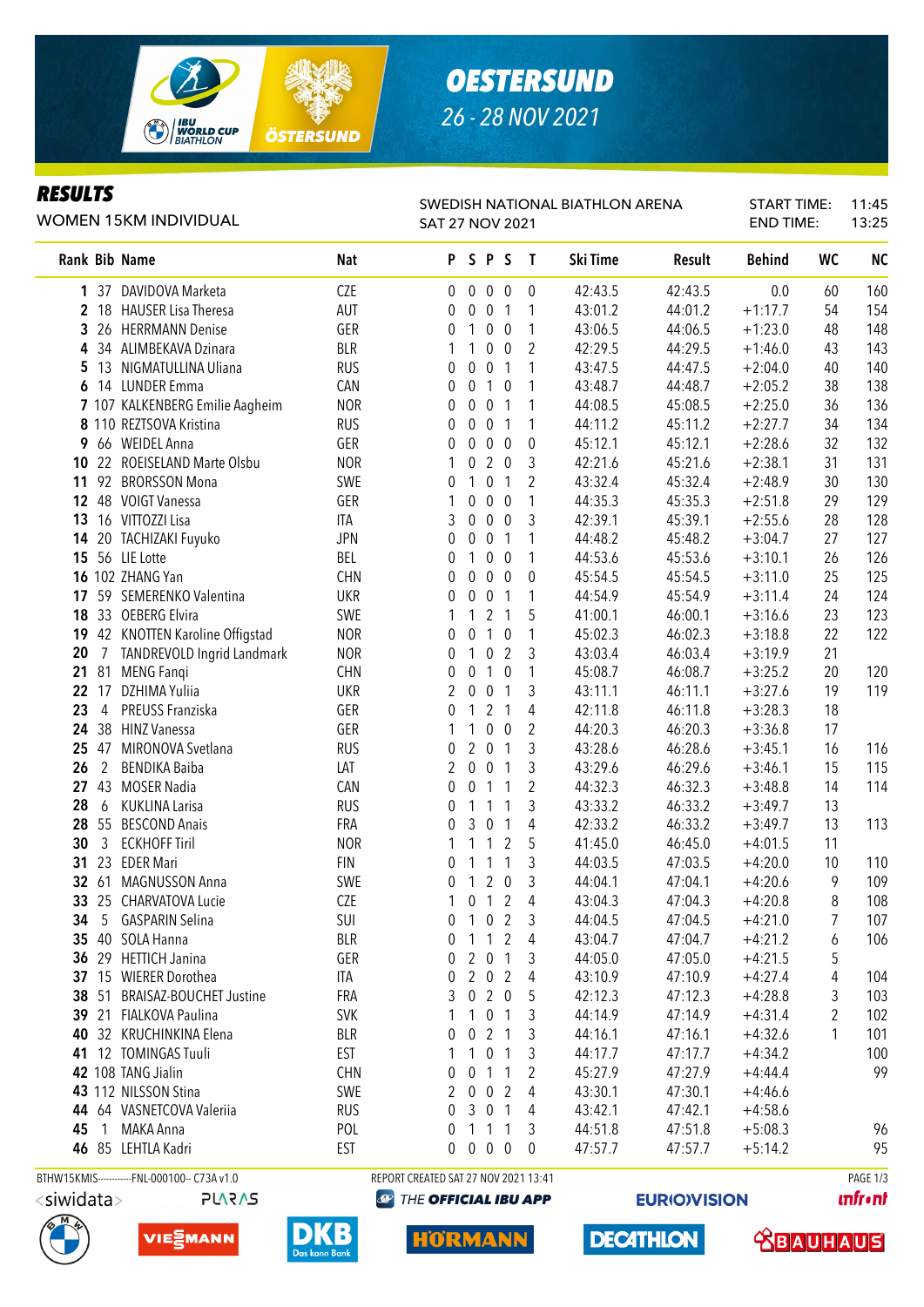

## *OESTERSUND 26 - 28 NOV 2021*

### *RESULTS*

| <b>RESULTS</b><br><b>WOMEN 15KM INDIVIDUAL</b> |            | SWEDISH NATIONAL BIATHLON ARENA<br><b>SAT 27 NOV 2021</b> |         | <b>START TIME:</b><br><b>END TIME:</b> |          | 11:45<br>13:25 |               |    |           |
|------------------------------------------------|------------|-----------------------------------------------------------|---------|----------------------------------------|----------|----------------|---------------|----|-----------|
| Rank Bib Name                                  | Nat        |                                                           | P S P S |                                        | Ski Time | <b>Result</b>  | <b>Behind</b> | WC | <b>NC</b> |
| 47 75 ZUK Kamila                               | <b>POL</b> |                                                           | 2 1 1 0 | 4                                      | 43:58.7  | 47:58.7        | $+5:15.2$     |    | 94        |
| 48 19 CHEVALIER Chloe                          | FRA        |                                                           | 1 2 1 1 |                                        | 42:59.8  | 47:59.8        | $+5:16.3$     |    | 93        |
| 49 111 BASERGA Amy                             | SUI        |                                                           | 002     | - 2                                    | 46:07.3  | 48:07.3        | $+5:23.8$     |    | 92        |
| 50 27 HAECKI Lena                              | SUI        |                                                           | - 0     | 4                                      | 44:10.5  | 48:10.5        | $+5:27.0$     |    | 91        |
| 51 54 SCHWAIGER Julia                          | AUT        |                                                           | 20      |                                        | 45:11.9  | 48:11.9        | $+5:28.4$     |    | 90        |

|         | BTHW15KMIS------------FNL-000100-- C73A v1.0 |            | REPORT CREATED SAT 27 NOV 2021 13:41 |                  |                          |                                |                |                    |                    |                        | PAGE 2/3                 |
|---------|----------------------------------------------|------------|--------------------------------------|------------------|--------------------------|--------------------------------|----------------|--------------------|--------------------|------------------------|--------------------------|
|         | 92 116 MUN Jihee                             | KOR        | 0                                    | $\mathbf{1}$     | $\mathbf{1}$             | $\overline{2}$                 | $\overline{4}$ | 46:37.3            | 50:37.3            | $+7:53.8$              | 37                       |
|         | 90 89 IVANOVA Aliona                         | MDA        | 2                                    | $\mathbf{1}$     | $\mathbf{1}$             | 1                              | 5              | 45:27.1            | 50:27.1            | $+7:43.6$              | 41                       |
|         | 90 69 BULINA Sanita                          | LAT        | 1                                    | 1                | 2                        | $\mathbf 0$                    | 4              | 46:27.1            | 50:27.1            | $+7:43.6$              | 41                       |
|         | 89 57 FIALKOVA Ivona                         | <b>SVK</b> | 1                                    | 2                | $\mathbf 0$              | 3                              | 6              | 44:25.1            | 50:25.1            | $+7:41.6$              | 43                       |
|         | 88 90 HORVATOVA Henrieta                     | <b>SVK</b> | 1                                    | 1                | $\bf{0}$                 | 0                              | 2              | 48:20.1            | 50:20.1            | $+7:36.6$              | 45                       |
|         | 87 95 KONDRATYEVA Anastassiya                | KAZ        |                                      | 0                | $\boldsymbol{0}$         | $\boldsymbol{0}$               | 1              | 49:14.6            | 50:14.6            | $+7:31.1$              | 47                       |
|         | 86 115 ZDRAVKOVA Maria                       | BUL        | 0                                    | 1                | 0                        | 1                              | 2              | 48:13.2            | 50:13.2            | $+7:29.7$              | 49                       |
|         | 85 50 KLEMENCIC Polona                       | SLO        |                                      | 1                | 1                        | 2                              | 5              | 45:11.8            | 50:11.8            | $+7:28.3$              | 51                       |
|         | 84 73 TOLMACHEVA Anastasia                   | <b>ROU</b> |                                      |                  | 101                      |                                | 3              | 47:03.4            | 50:03.4            | $+7:19.9$              | 53                       |
|         | 83 114 PICZURA Magda                         | POL        | 1                                    | $\mathbf{1}$     | $\overline{1}$           | $\boldsymbol{0}$               | 3              | 47:01.9            | 50:01.9            | $+7:18.4$              |                          |
|         | 82 80 REID Joanne                            | <b>USA</b> | 1                                    | 1                | $\mathbf 0$              | $\overline{2}$                 | 4              | 45:27.1            | 49:27.1            | $+6:43.6$              | 57                       |
|         | 81 70 JUPPE Anna                             | AUT        | 2                                    | 0                | $\mathbf{1}$             | $\overline{1}$                 | 4              | 45:26.4            | 49:26.4            | $+6:42.9$              |                          |
|         | 80 36 MINKKINEN Suvi                         | <b>FIN</b> |                                      | 0                | $\mathbf{1}$             | $\mathbf{1}$                   | 3              | 46:21.2            | 49:21.2            | $+6:37.7$              | 61                       |
|         | 79 109 BEAUDRY Sarah                         | CAN        | 0                                    | 0                | $\pmb{0}$                | $\mathbf{1}$                   | 1              | 48:17.1            | 49:17.1            | $+6:33.6$              | 62                       |
|         | 78 78 LESHCHANKA Iryna                       | <b>BLR</b> | 0                                    | 0                | $\overline{2}$           | $\overline{2}$                 | 4              | 45:09.2            | 49:09.2            | $+6:25.7$              |                          |
|         | 77 71 LIEN Ida                               | <b>NOR</b> | 0                                    | 3                | $\mathbf 0$              | $\overline{2}$                 | 5              | 44:04.9            | 49:04.9            | $+6:21.4$              |                          |
|         | 76 77 KLIMINA Darya                          | KAZ        | 1                                    | $\overline{2}$   | $\overline{0}$           | $\overline{0}$                 | 3              | 46:04.0            | 49:04.0            | $+6:20.5$              | 65                       |
|         | 75 84 CHU Yuanmeng                           | <b>CHN</b> | 1                                    | $\overline{2}$   | $\boldsymbol{0}$         | $\boldsymbol{0}$               | 3              | 45:54.5            | 48:54.5            | $+6:11.0$              |                          |
| 74 11   | <b>OEBERG Hanna</b>                          | SWE        | 2                                    | 3                | $\mathbf{1}$             | 1                              | 7              | 41:53.4            | 48:53.4            | $+6:09.9$              |                          |
| 9<br>73 | PERSSON Linn                                 | SWE        | 1                                    | 1                | $\overline{2}$           | $\overline{2}$                 | 6              | 42:52.7            | 48:52.7            | $+6:09.2$              |                          |
|         | 72 10 SIMON Julia                            | FRA        | 3                                    | 1                | $\pmb{0}$                | $\overline{2}$                 | 6              | 42:51.3            | 48:51.3            | $+6:07.8$              |                          |
| 8<br>71 | MERKUSHYNA Anastasiya                        | <b>UKR</b> | 2                                    | $\mathbf{1}$     | 0                        | 0                              | 3              | 45:49.7            | 48:49.7            | $+6:06.2$              | 70                       |
|         | 70 53 TODOROVA Milena                        | <b>BUL</b> | 0                                    | 3                | $\mathbf{1}$             | 1                              | 5              | 43:43.4            | 48:43.4            | $+5:59.9$              | 71                       |
|         | 69 60 PUSKARCIKOVA Eva                       | <b>CZE</b> | 2                                    | 1                | $\pmb{0}$                | $\mathbf{1}$                   | 4              | 44:41.6            | 48:41.6            | $+5:58.1$              |                          |
|         | 68 72 GASPARIN Aita                          | SUI        | 0                                    |                  | 2 <sub>1</sub>           | 0                              | 3              | 45:40.7            | 48:40.7            | $+5:57.2$              |                          |
|         | 67 99 OJA Regina                             | <b>EST</b> | 2                                    | 0                | $\pmb{0}$                | $\mathbf 0$                    | 2              | 46:40.2            | 48:40.2            | $+5:56.7$              | 74                       |
|         | 66 28 EGAN Clare                             | <b>USA</b> | 1                                    | 0                | $\mathbf{1}$             | $\overline{2}$                 | 4              | 44:39.5            | 48:39.5            | $+5:56.0$              | 75                       |
|         | 65 76 VINDISAR Nika                          | SLO        | 0                                    | 1                | $\mathbf{1}$             | $\mathbf 0$                    | 2              | 46:35.8            | 48:35.8            | $+5:52.3$              | 76                       |
|         | 64 106 COMOLA Samuela                        | ITA        | 0                                    | 1                | $\boldsymbol{0}$         | $\mathbf{1}$                   | 2              | 46:34.0            | 48:34.0            | $+5:50.5$              | 77                       |
|         | 63 103 VINKLARKOVA Tereza                    | <b>CZE</b> | 1                                    | 1                | $\mathbf 0$              | $\mathbf{1}$                   | 3              | 45:27.1            | 48:27.1            | $+5:43.6$              |                          |
|         | 62 30 ZDOUC Dunja                            | AUT        | 1                                    | 0                | $\mathbf{1}$             | $\mathbf 0$                    | 2              | 46:25.2            | 48:25.2            | $+5:41.7$              | 79                       |
|         | 60 94 KLEMENCIC Ziva                         | SLO        | 0                                    | $\mathbf{1}$     | $\overline{2}$           | $\overline{0}$                 | 3              | 45:23.4            | 48:23.4            | $+5:39.9$              | 81                       |
|         | 60 52 HOJNISZ-STAREGA Monika                 | POL        | 0                                    | $\overline{2}$   | $\overline{0}$           | $\overline{2}$                 | 4              | 44:23.4            | 48:23.4            | $+5:39.9$              | 81                       |
|         | 59 105 FRUEHWIRT Juliane                     | GER        | 0                                    | 1                | $\pmb{0}$                | $\mathbf 0$                    | 1              | 47:21.7            | 48:21.7            | $+5:38.2$              |                          |
|         | 58 67 JISLOVA Jessica                        | <b>CZE</b> | 2                                    | 1                | 0                        | $\mathbf{1}$                   | 4              | 44:21.2            | 48:21.2            | $+5:37.7$              | 83                       |
|         | 57 46 AVVAKUMOVA Ekaterina                   | KOR        | 0                                    | $\overline{2}$   | $\mathbf{1}$             | $\pmb{0}$                      | 3              | 45:17.1            | 48:17.1            | $+5:33.6$              | 84                       |
|         | 56 82 LESCINSKAITE Gabriele                  | LTU        | 0                                    | $\boldsymbol{0}$ | $\pmb{0}$                | $\mathbf{1}$                   | 1              | 47:14.7            | 48:14.7            | $+5:31.2$              | 85                       |
|         | 55 49 STREMOUS Alina                         | <b>MDA</b> | 0                                    | 3                | $\overline{0}$           | $\overline{0}$                 | 3              | 45:14.2            | 48:14.2            | $+5:30.7$              | 86                       |
|         | 54 39 GASPARIN Elisa                         | SUI        | 0                                    | 1                | 1                        | $\mathbf{1}$                   | 3              | 45:13.9            | 48:13.9            | $+5:30.4$              |                          |
|         | 52 31 VISHNEVSKAYA-SHEPORENKO Galina         | KAZ        | 1                                    | $\mathbf{1}$     | $\mathbf{1}$             | $\mathbf 0$                    | 3              | 45:13.7            | 48:13.7            | $+5:30.2$              | 89                       |
|         | 52 24 CHEVALIER-BOUCHET Anais                | FRA        | 0<br>$\overline{2}$                  | $\overline{2}$   | $\overline{0}$           | $\mathbf{1}$                   | 3<br>5         | 45:11.9<br>43:13.7 | 48:11.9<br>48:13.7 | $+5:30.2$              |                          |
|         | 50 27 HAECKI Lena<br>51 54 SCHWAIGER Julia   | SUI<br>AUT | 2                                    | $\overline{1}$   | $\mathbf 0$<br>$2\quad0$ | $\mathbf{1}$<br>$\overline{1}$ | 4              | 44:10.5            | 48:10.5            | $+5:27.0$<br>$+5:28.4$ | 91<br>90                 |
|         | 49 111 BASERGA Amy                           | SUI        | 0                                    | $\boldsymbol{0}$ | $\mathbf 0$              | $\overline{2}$                 | 2              | 46:07.3            | 48:07.3            | $+5:23.8$              | 92                       |
|         | 48 19 CHEVALIER Chloe                        | FRA        | 1                                    |                  | 2 <sub>1</sub>           | $\mathbf{1}$                   | 5              | 42:59.8            | 47:59.8            | $+5:16.3$              | 93                       |
|         | $1 - 2$ LUIVING THE                          | 1 V L      |                                      |                  |                          |                                |                | 70.00.7            | 71.00.7            |                        | $\overline{\phantom{a}}$ |







# THE OFFICIAL IBU APP

HORMA

**EURIO)VISION** 

**DECATHLON** 

**unfront** 

 **<u>CBAUHAUS</u>**